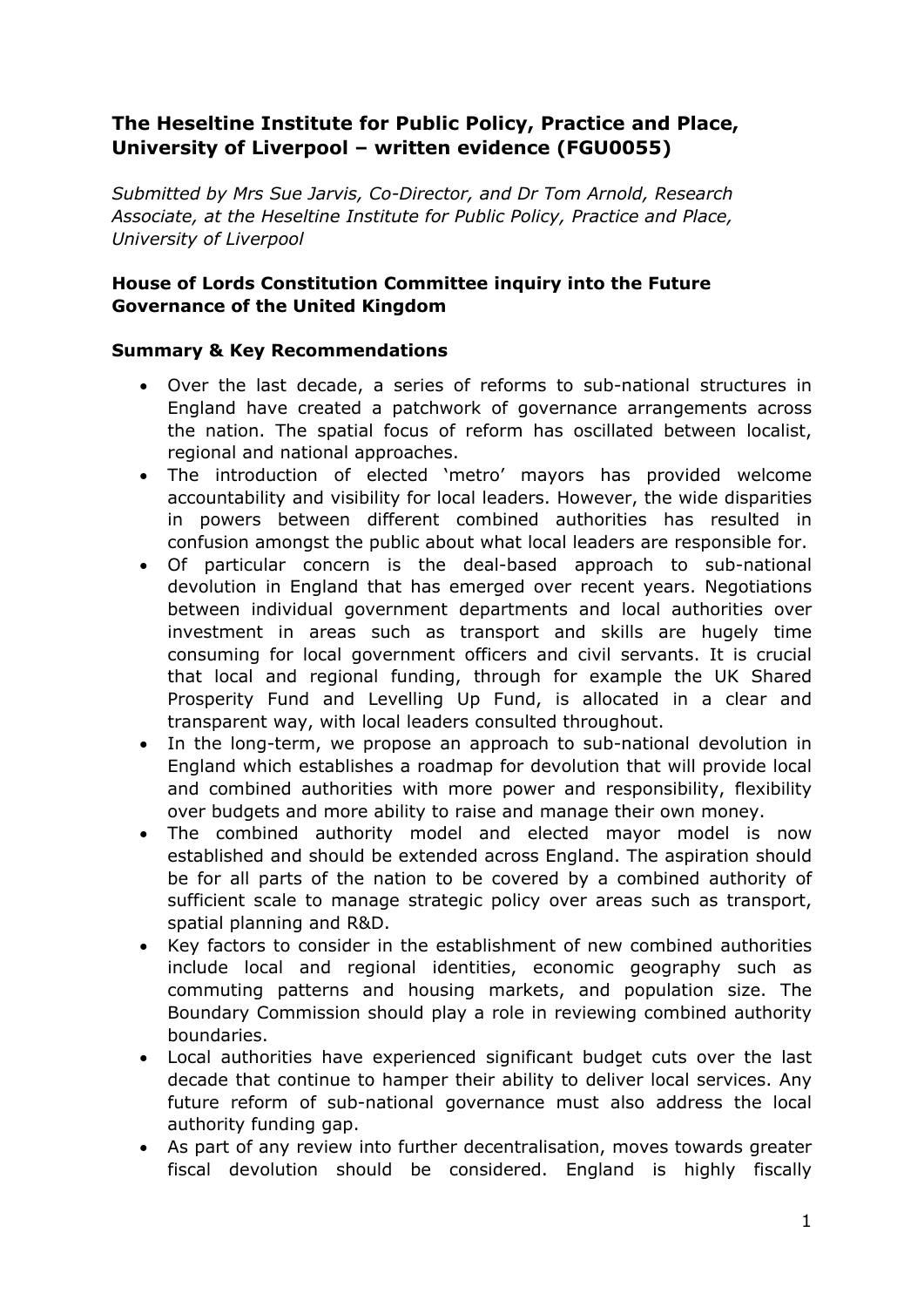centralised by international standards and local authorities have few revenue raising powers. Reform of property taxes should be a priority area, along with consideration of the stabilising measures needed to transition to a more fiscally devolved environment.

 Alongside devolution, more consideration is needed on how relations between local, sub-national and central government could be improved. An English Intergovernmental Forum should be established, including leaders and mayors of the combined authorities, representatives from the sub-national transport bodies, and UK government ministers.

## **About the Heseltine Institute for Public Policy, Practice & Place**

The Heseltine Institute is an interdisciplinary public policy research institute which brings together academic expertise from across the University of Liverpool with policy-makers and practitioners to support the development of sustainable and inclusive cities and city regions.

The Institute has a particular focus on former industrial cities in the process of regeneration, such as the Liverpool City Region (LCR). Through high impact research and thought leadership, knowledge exchange, capacity building, and evidence based public policy, the Institute seeks to address key societal challenges and opportunities pertaining to three overarching themes: 21st Century Cities, Inclusive and Clean Growth, and Public Service Innovation.

This submission is based on work undertaken by the Heseltine Institute over several years. Working with local partners, including Liverpool City Region Combined Authority and the elected mayor of LCR, we have helped to develop local understanding of how English sub-national devolution can shape the city region's economy and society. In 2019, a review of Liverpool City Region's devolution journey by Professor Michael Parkinson of the Heseltine Institute and colleagues from Liverpool John Moores University identified strong support amongst local leaders for further devolution over key policy areas, and in turn a commitment to be held accountable for local policy successes and failures (Parkinson et al 2019).

Over the last 18 months, we have published a series of policy papers addressing issues related to devolution and local governance, in the context of the social, economic and health impacts of the pandemic. These include:

- [Principles](https://www.liverpool.ac.uk/heseltine-institute/policybriefs/policybrief005/#d.en.1204551) [for](https://www.liverpool.ac.uk/heseltine-institute/policybriefs/policybrief005/#d.en.1204551) [Uncertain](https://www.liverpool.ac.uk/heseltine-institute/policybriefs/policybrief005/#d.en.1204551) [Times:](https://www.liverpool.ac.uk/heseltine-institute/policybriefs/policybrief005/#d.en.1204551) [Building](https://www.liverpool.ac.uk/heseltine-institute/policybriefs/policybrief005/#d.en.1204551) [an](https://www.liverpool.ac.uk/heseltine-institute/policybriefs/policybrief005/#d.en.1204551) [Effective](https://www.liverpool.ac.uk/heseltine-institute/policybriefs/policybrief005/#d.en.1204551) [Post-COVID](https://www.liverpool.ac.uk/heseltine-institute/policybriefs/policybrief005/#d.en.1204551) [Economy](https://www.liverpool.ac.uk/heseltine-institute/policybriefs/policybrief005/#d.en.1204551) [in](https://www.liverpool.ac.uk/heseltine-institute/policybriefs/policybrief005/#d.en.1204551) [Liverpool](https://www.liverpool.ac.uk/heseltine-institute/policybriefs/policybrief005/#d.en.1204551) [City](https://www.liverpool.ac.uk/heseltine-institute/policybriefs/policybrief005/#d.en.1204551) [Region](https://www.liverpool.ac.uk/heseltine-institute/policybriefs/policybrief005/#d.en.1204551)
- [Devolution](https://www.liverpool.ac.uk/heseltine-institute/policybriefs/policybrief008/#d.en.1205173) [in](https://www.liverpool.ac.uk/heseltine-institute/policybriefs/policybrief008/#d.en.1205173) [England](https://www.liverpool.ac.uk/heseltine-institute/policybriefs/policybrief008/#d.en.1205173) [after](https://www.liverpool.ac.uk/heseltine-institute/policybriefs/policybrief008/#d.en.1205173) [the](https://www.liverpool.ac.uk/heseltine-institute/policybriefs/policybrief008/#d.en.1205173) [pandemic:](https://www.liverpool.ac.uk/heseltine-institute/policybriefs/policybrief008/#d.en.1205173) [time](https://www.liverpool.ac.uk/heseltine-institute/policybriefs/policybrief008/#d.en.1205173) [to](https://www.liverpool.ac.uk/heseltine-institute/policybriefs/policybrief008/#d.en.1205173) ['level](https://www.liverpool.ac.uk/heseltine-institute/policybriefs/policybrief008/#d.en.1205173) [up'](https://www.liverpool.ac.uk/heseltine-institute/policybriefs/policybrief008/#d.en.1205173) [and](https://www.liverpool.ac.uk/heseltine-institute/policybriefs/policybrief008/#d.en.1205173) ['fill](https://www.liverpool.ac.uk/heseltine-institute/policybriefs/policybrief008/#d.en.1205173) [out'](https://www.liverpool.ac.uk/heseltine-institute/policybriefs/policybrief008/#d.en.1205173)
- [Building](https://www.liverpool.ac.uk/heseltine-institute/policybriefs/policybrief009/#d.en.1205749) [back](https://www.liverpool.ac.uk/heseltine-institute/policybriefs/policybrief009/#d.en.1205749) [better:](https://www.liverpool.ac.uk/heseltine-institute/policybriefs/policybrief009/#d.en.1205749) [what](https://www.liverpool.ac.uk/heseltine-institute/policybriefs/policybrief009/#d.en.1205749) [role](https://www.liverpool.ac.uk/heseltine-institute/policybriefs/policybrief009/#d.en.1205749) [for](https://www.liverpool.ac.uk/heseltine-institute/policybriefs/policybrief009/#d.en.1205749) [the](https://www.liverpool.ac.uk/heseltine-institute/policybriefs/policybrief009/#d.en.1205749) [Liverpool](https://www.liverpool.ac.uk/heseltine-institute/policybriefs/policybrief009/#d.en.1205749) [City](https://www.liverpool.ac.uk/heseltine-institute/policybriefs/policybrief009/#d.en.1205749) [Region](https://www.liverpool.ac.uk/heseltine-institute/policybriefs/policybrief009/#d.en.1205749) [economic](https://www.liverpool.ac.uk/heseltine-institute/policybriefs/policybrief009/#d.en.1205749) [recovery](https://www.liverpool.ac.uk/heseltine-institute/policybriefs/policybrief009/#d.en.1205749) [panel?](https://www.liverpool.ac.uk/heseltine-institute/policybriefs/policybrief009/#d.en.1205749)
- [After](https://www.liverpool.ac.uk/heseltine-institute/policybriefs/policybrief014/#d.en.1207755) [Covid-19:](https://www.liverpool.ac.uk/heseltine-institute/policybriefs/policybrief014/#d.en.1207755) [is](https://www.liverpool.ac.uk/heseltine-institute/policybriefs/policybrief014/#d.en.1207755) [Liverpool](https://www.liverpool.ac.uk/heseltine-institute/policybriefs/policybrief014/#d.en.1207755) [still](https://www.liverpool.ac.uk/heseltine-institute/policybriefs/policybrief014/#d.en.1207755) [beyond](https://www.liverpool.ac.uk/heseltine-institute/policybriefs/policybrief014/#d.en.1207755) [or](https://www.liverpool.ac.uk/heseltine-institute/policybriefs/policybrief014/#d.en.1207755) [back](https://www.liverpool.ac.uk/heseltine-institute/policybriefs/policybrief014/#d.en.1207755) [on](https://www.liverpool.ac.uk/heseltine-institute/policybriefs/policybrief014/#d.en.1207755) [the](https://www.liverpool.ac.uk/heseltine-institute/policybriefs/policybrief014/#d.en.1207755) [brink?](https://www.liverpool.ac.uk/heseltine-institute/policybriefs/policybrief014/#d.en.1207755)
- [Intergovernmental](https://www.liverpool.ac.uk/heseltine-institute/policybriefs/policybrief029/#d.en.1232523) [relations](https://www.liverpool.ac.uk/heseltine-institute/policybriefs/policybrief029/#d.en.1232523) [in](https://www.liverpool.ac.uk/heseltine-institute/policybriefs/policybrief029/#d.en.1232523) [England:](https://www.liverpool.ac.uk/heseltine-institute/policybriefs/policybrief029/#d.en.1232523) [bridging](https://www.liverpool.ac.uk/heseltine-institute/policybriefs/policybrief029/#d.en.1232523) [the](https://www.liverpool.ac.uk/heseltine-institute/policybriefs/policybrief029/#d.en.1232523) [central-local](https://www.liverpool.ac.uk/heseltine-institute/policybriefs/policybrief029/#d.en.1232523) [divide](https://www.liverpool.ac.uk/heseltine-institute/policybriefs/policybrief029/#d.en.1232523)
- [Covid-19,](https://www.liverpool.ac.uk/heseltine-institute/policybriefs/policybrief038/#d.en.1250575) [regional](https://www.liverpool.ac.uk/heseltine-institute/policybriefs/policybrief038/#d.en.1250575) [inequality](https://www.liverpool.ac.uk/heseltine-institute/policybriefs/policybrief038/#d.en.1250575) [and](https://www.liverpool.ac.uk/heseltine-institute/policybriefs/policybrief038/#d.en.1250575) [the](https://www.liverpool.ac.uk/heseltine-institute/policybriefs/policybrief038/#d.en.1250575) [restated](https://www.liverpool.ac.uk/heseltine-institute/policybriefs/policybrief038/#d.en.1250575) [case](https://www.liverpool.ac.uk/heseltine-institute/policybriefs/policybrief038/#d.en.1250575) [for](https://www.liverpool.ac.uk/heseltine-institute/policybriefs/policybrief038/#d.en.1250575) [devolution](https://www.liverpool.ac.uk/heseltine-institute/policybriefs/policybrief038/#d.en.1250575)

This submission utilises extensive research on devolution and decentralisation to propose a series of long-term reforms. The proposals included here are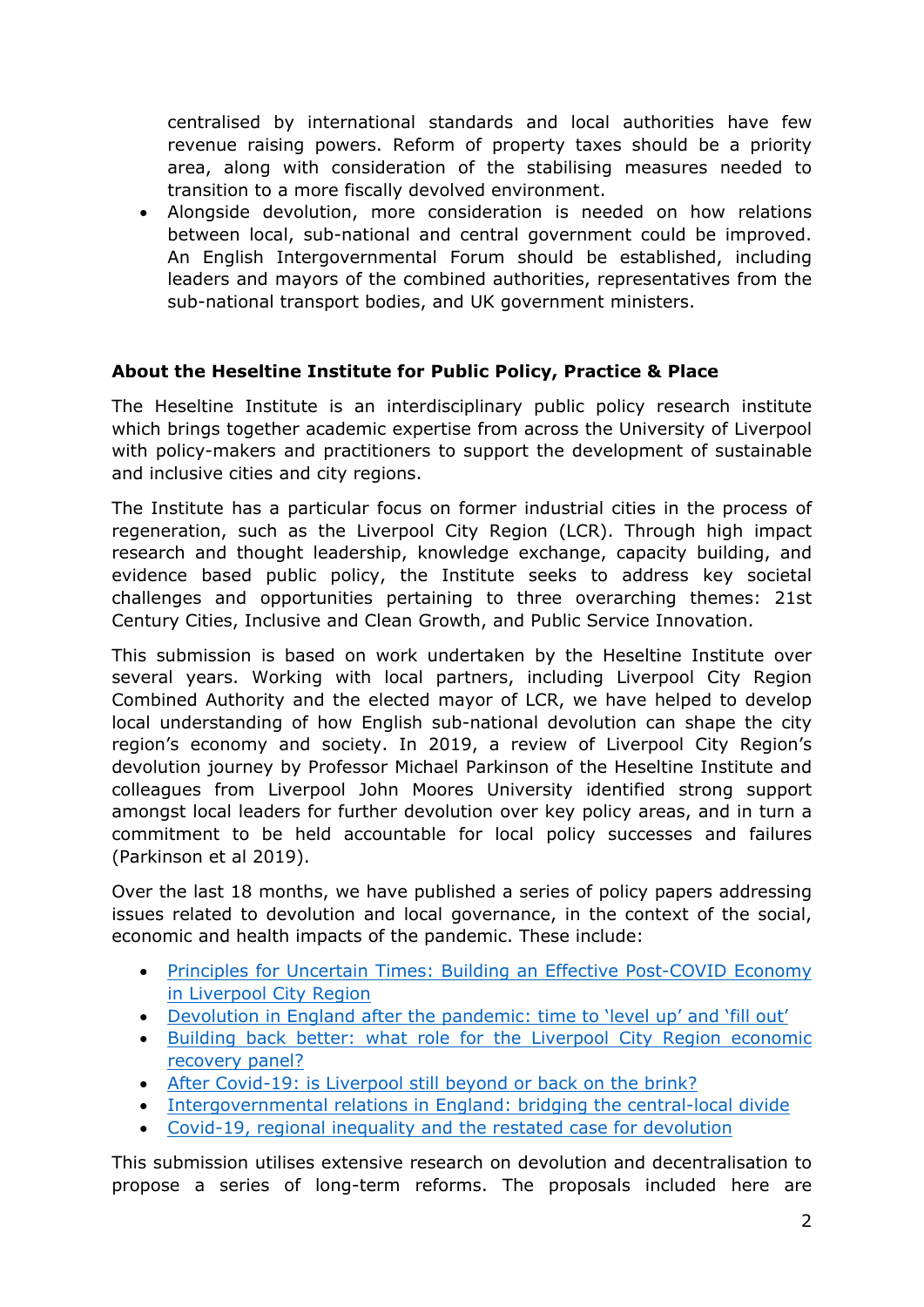aspirational and acknowledge that moving power out of Westminster must be done carefully and with recognition of the varying circumstances of cities and regions across England. However, we believe it is important to establish a roadmap for devolution and for government to set out the overarching aspirations for its levelling up agenda.

This submission has been prepared by:

- Sue Jarvis, Co-Director, Heseltine Institute
- Dr Tom Arnold, Research Associate, Heseltine Institute

## **Review of current devolved structures in England**

Over the last decade, there has been a high degree of institutional churn in subnational governance structures in England. Following the abolition of the Regional Development Agencies and Government Offices for the Regions in 2011, new regional and city-regional institutions introduced in the period since include:

- Local Enterprise Partnerships: 38 in England representing a wide spectrum of geographies include city-regions, single counties and multi-county areas, some of which are overlapping
- Police & Crime Commissioners: 41 in England, some of which have been subsumed into combined authority structures
- Clinical Commissioning Groups: Currently 135 in England
- Combined Authorities: 10 in England, mainly covering metropolitan areas but also including the non-metro area of Cambridgeshire and Peterborough, and the partial metro area of North of the Tyne
- Elected 'Metro' Mayors: 10 in England, including Greater London
- Pan-Regional Transport Bodies: Seven pan-regional bodies, including Transport for the North (which has statutory status) and Midlands Connect, England's Economic Heartland and Transport for the South East (which do not have statutory status)

This patchwork of devolved structures has been developed through various pieces of legislation, most notably the Local Democracy, Economic Development and Construction Act 2009, Localism Act 2011, Cities, and Local Government Devolution Act 2016. Alongside these structural reforms, there have been a series of policy agendas set out by government, expressing various 'spatial imaginaries' – ways of representing and talking about places to reflect a set of particular preferences or underpinning beliefs. Over the last decade, these have oscillated between:

- *Localism:* a preference for services to be designed and delivered at the community scale, reflected most prominently in the introduction of Neighbourhood Planning.
- *Rebalancing the economy:* a belief that imbalance in the UK economy, particularly an overreliance on London's financial services industry, was an important contributor to the 2008 global financial crisis, and that this imbalance should be addressed by the creation of jobs and investment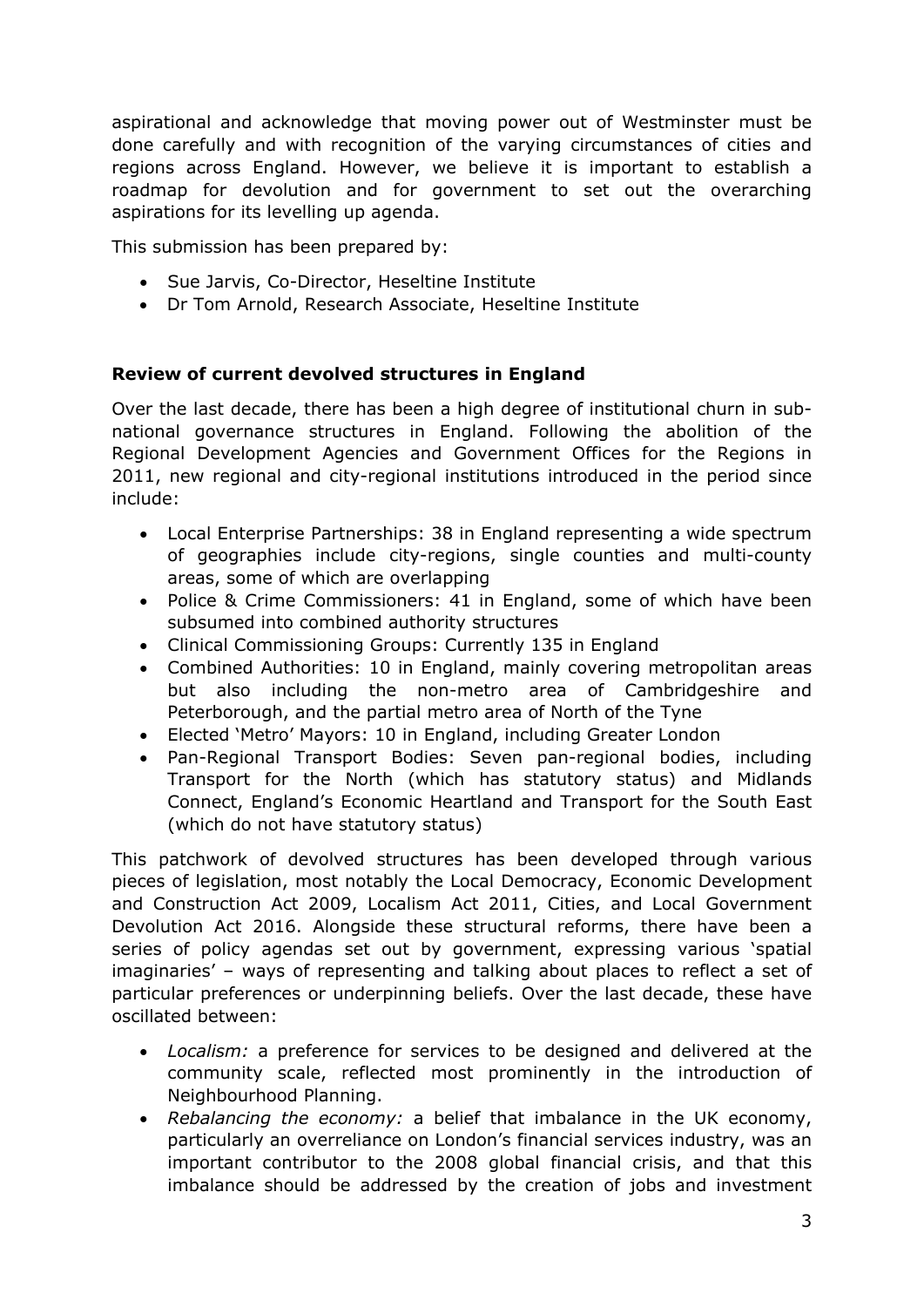outside the capital and wider South East (Berry & Hay 2016; Froud et al 2011). This was an important narrative in the early years of the 2010-15 coalition government.

- *The Northern Powerhouse:* an initiative launched by then-Chancellor George Osborne in 2014 promoting the potential of an interconnected Northern England, initially emphasising the economic potential of its largest urban conurbations, particularly Greater Manchester. The establishment of Transport for the North followed in 2015.
- *Brexit:* the 2016 referendum saw a renewed focus on national sovereignty and, following the Leave vote, extensive discussion about the need for greater policy emphasis on 'left behind' places, particularly post-industrial towns in Northern England and the Midlands.
- *Levelling Up:* Emerging from the post-Brexit agenda, this concept was central to the Conservative Party's re-election campaign in 2019 and continues to resonate in political debate. In recent months this agenda has been fleshed out by government ministers, with an apparent focus on four key areas: empowering local leaders and communities; encouraging private sector investment; spreading opportunity and improving public services; and restoring 'local pride'. This now represents a broad agenda which is likely to be further defined in the forthcoming Levelling Up White Paper.

Devolution arrangements have tended to be organised through various 'deals' between central government and local political leaders. Devolution deals have been characterised as "contract-style agreements between central government and local public bodies, to pursue agreed outcomes in discrete policy areas where a common interest can be identified" (Sandford 2017: 64), and as a menu of policy options in which a number of devolved powers are available as standard to most areas, but with each deal consisting of some unique elements (Sandford 2020). Powers devolved to all or most combined authorities in England include: adult education; aligning business support (e.g. growth hubs); spatial planning and some powers over housing; public transport, including bus franchising in some areas; and transport infrastructure through the Transforming Cities Fund. Bespoke deals have been agreed with West Midlands CA, GMCA and West of England CA on funding for affordable housing. Two devolution deals (Greater Manchester and Cornwall) include significant powers and funding for health and social care.

However, the levelling up agenda more broadly is increasingly centrally directed, and appears somewhat disconnected to earlier attempts at devolving powers and funding to English regions and city-regions. It is crucial that sub-national development policy is place-sensitive, meaning it acknowledges the differences between places and the kinds of policies they need to adopt to improve economic, social and health outcomes. Local authorities, combined authorities and mayors do not currently have sufficient clout or funding to genuinely shape outcomes in the places they represent.

The cumulative outcome of recent changes to sub-national structures and the deal-based approach to their introduction is a complex, spatially variegated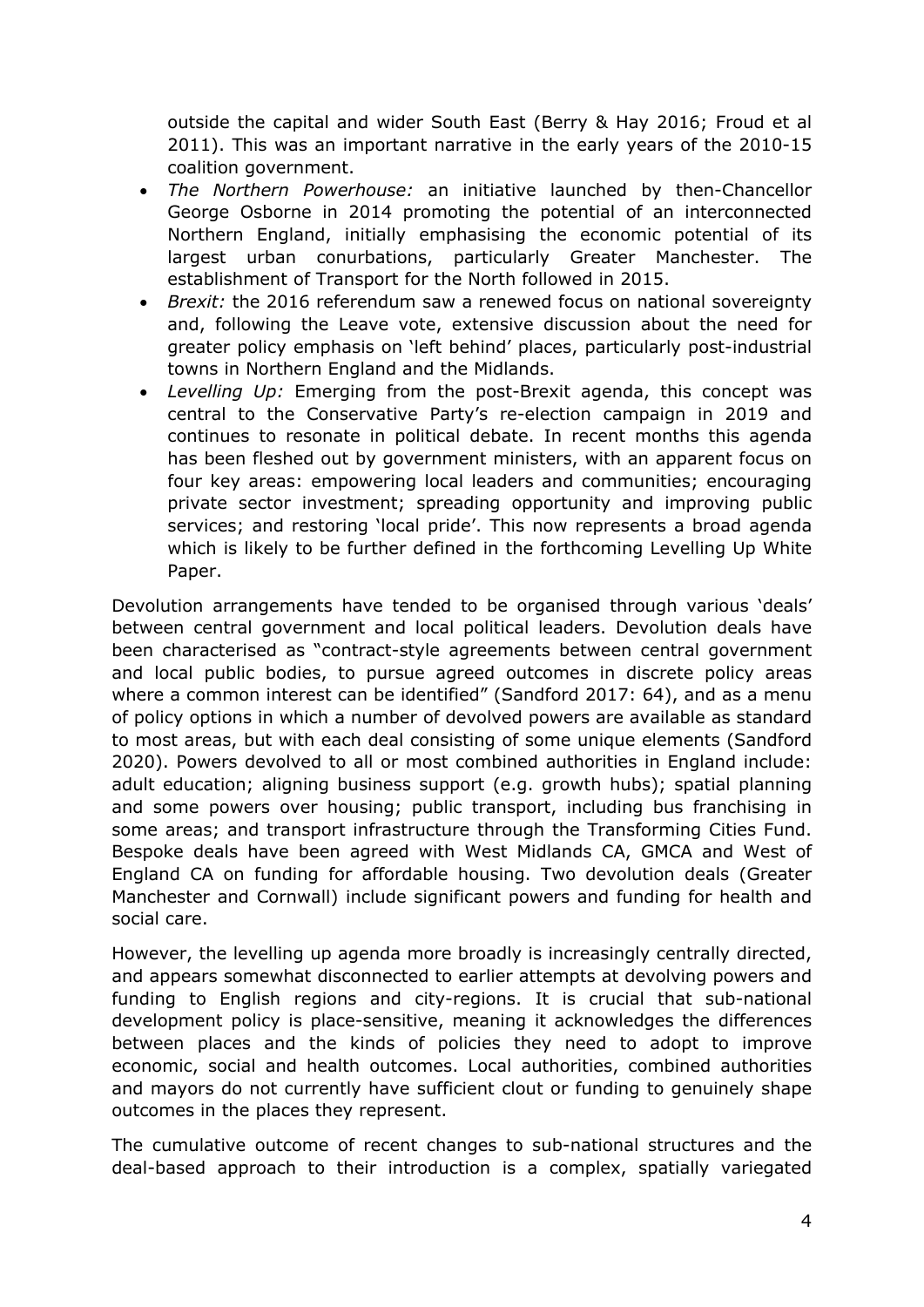patchwork of institutions across England. In some areas, particularly city-regions with strong local identities such as Liverpool City Region, and those with established cross-boundary governmental structures such as Greater Manchester, sub-national devolution appears to be broadly supported and, to an extent, understood by the wider public. The introduction of elected mayors in these and other areas has provided a welcome platform for engagement with central government and civil society more broadly. However, amongst the public at large there appears a degree of confusion about what combined authorities, elected mayors and other sub-national bodies do, and in some cases which places they represent. This lack of clarity has come to the fore during the recent Covid-19 crisis, when restrictions on movement, social interaction and economic activity have been implemented differently across England.

Any reform of local and sub-national government through the forthcoming white paper should therefore acknowledge that the current situation is sub-optimal, that deal-based approaches to devolution are hugely time-consuming for both central and local government, and that they have added unnecessary friction to intergovernmental relations in England. The proposals offered in this response are therefore based on four overarching principles:

- Subsidiarity: policy should be designed and delivered at the lowest possible level, usually local authority or combined authority, with a role for pan-regional bodies such as Transport for the North in broader crossboundary strategic issues.
- Consistency: devolution policy should seek to establish a clear roadmap for all parts of England to have the same powers and per capita funding on a long-term basis.
- Autonomy: devolution should aim to deliver greater autonomy for local and combined authorities to determine policy and spending priorities.
- Stability: devolved institutions should be given time to design and deliver long-term plans, and moves towards greater fiscal autonomy must ensure existing regional disparities are not exacerbated.

#### **Structure and geography of future devolution settlements**

Following the election of West Yorkshire's first metro mayor earlier this year, 40% of England's population is now governed by directly elected regional mayors. While combined authorities have emerged as the main focus of decentralised governance over the last decade in something of an ad hoc and uneven manner, they nevertheless form the bedrock on which future English devolution reform should be built. A return to the institutional churn which saw regional offices abolished at the beginning of the 2010s should be avoided, and existing institutions should be nourished and developed rather than replaced.

The question is therefore how to expand the combined authority and elected mayor model to the rest of England, particularly areas with no clear metropolitan 'centre' or other easily defined spatial focus. We support Lord Heseltine's proposal in his 2019 Empowering English Cities report that the Boundary Commission should be tasked with reviewing Combined Authority boundaries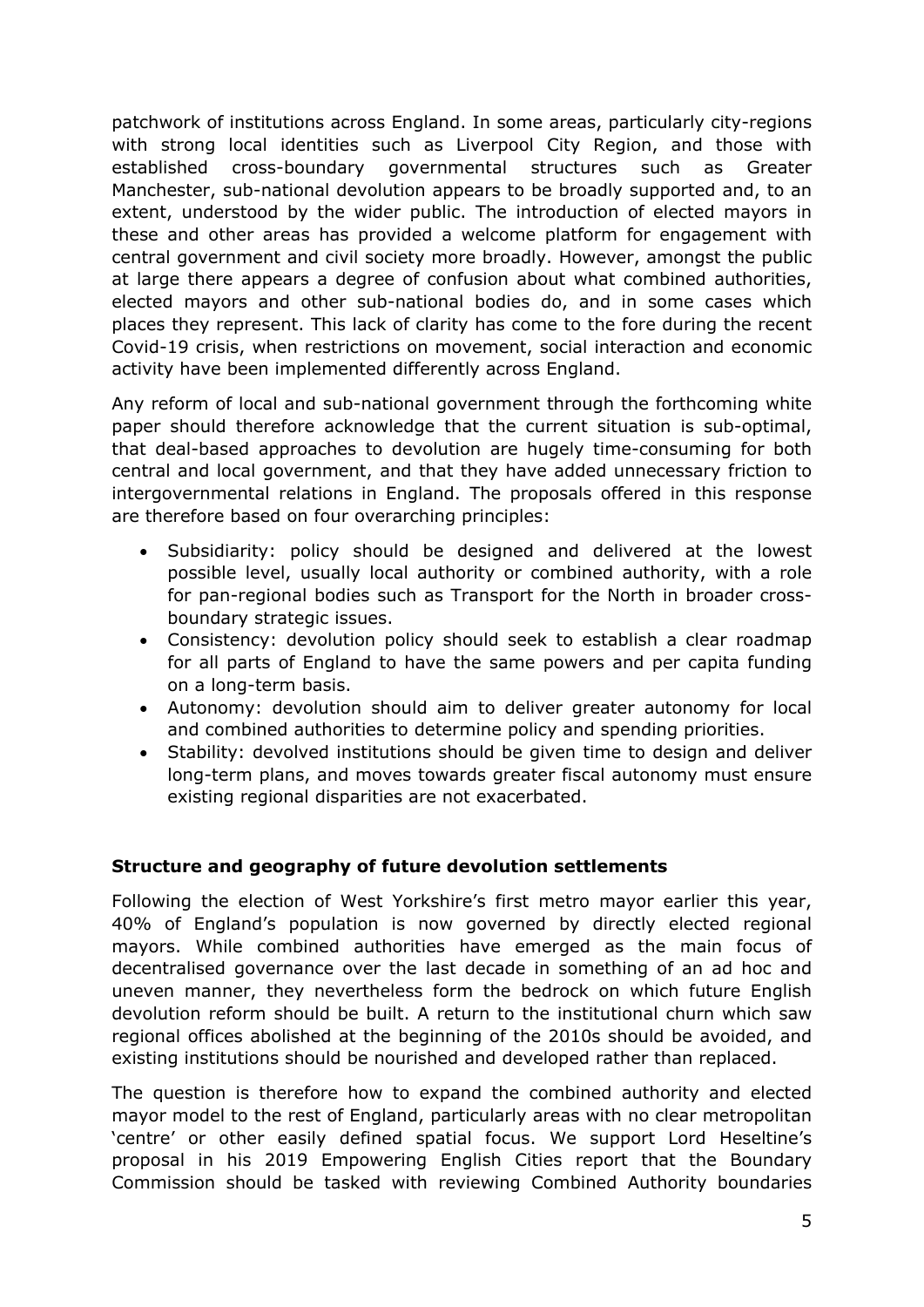along with its current role of regularly assessing parliamentary constituencies. Government should establish an objective for all parts of England to be covered by a combined authority by 2030, with a clear preference for directly elected mayors where this is agreed with local leaders. Proposals to abolish county councils and establish a single layer of unitary authorities across England will undoubtedly meet some political resistance. Nevertheless, there is a clear case for simplification of the current patchwork of sub-national governance structures. This should extend not only to local authorities but to organisations such as LEPs which do not appear to be well understood by the general public. Future devolution should seek to bring further clarity in this area, where possible bringing institutions such as LEPs under the control of democratically accountable combined authorities and elected mayors.

In reviewing potential new combined authorities, the Boundary Commission should take into consideration the following factors and acknowledge the need to balance local democratic accountability, governmental effectiveness, and the need for stable and consistent sub-national arrangements.

#### *Identity*

Devolved institutions are unlikely to be sustainable in the long-term if there is significant local opposition to their introduction. Powerful regional and subregional identities have helped to facilitate the development of larger-than-local government structures in areas such as Cornwall (Everett and Aitchison 2008) and Greater Manchester (Haughton et al 2016; Ward et al 2015; Hincks et al 2017). However, mismatches between political geographies and local identities have stymied previous attempts at sub-national devolution, most notably in the case of the failed attempt to establish a North East Regional Assembly via a referendum (Sandford 2009). It is therefore essential that combined authority boundaries reflect local support and do not unnecessarily cut across physical or imagined boundaries. It is also important to acknowledge that local political boundaries are often contested, particularly in peripheral areas.

#### *Economic Geography*

The Cities and Local Government Devolution Act 2016 removed a number of restrictions on the geography of combined authorities and allowed local authority areas not immediately adjacent to each other to be part of a combined authority. While this greater flexibility is welcome, combined authority boundaries should ideally have some basis in functional economic areas, and reflect the reality of economic life for residents in the area. Considerations should include: housing market areas; transport patterns; local health and social care provision; and the labour market.

#### *Population*

There is currently a wide divergence in population size between the largest combined authorities (West Midlands, Greater Manchester, West Yorkshire) and smallest (Cambridgeshire & Peterborough and North of Tyne). While to some extent these differences are inevitable, there should be a level of consistency in the size of devolved administrations, and the rationale for geographic selection.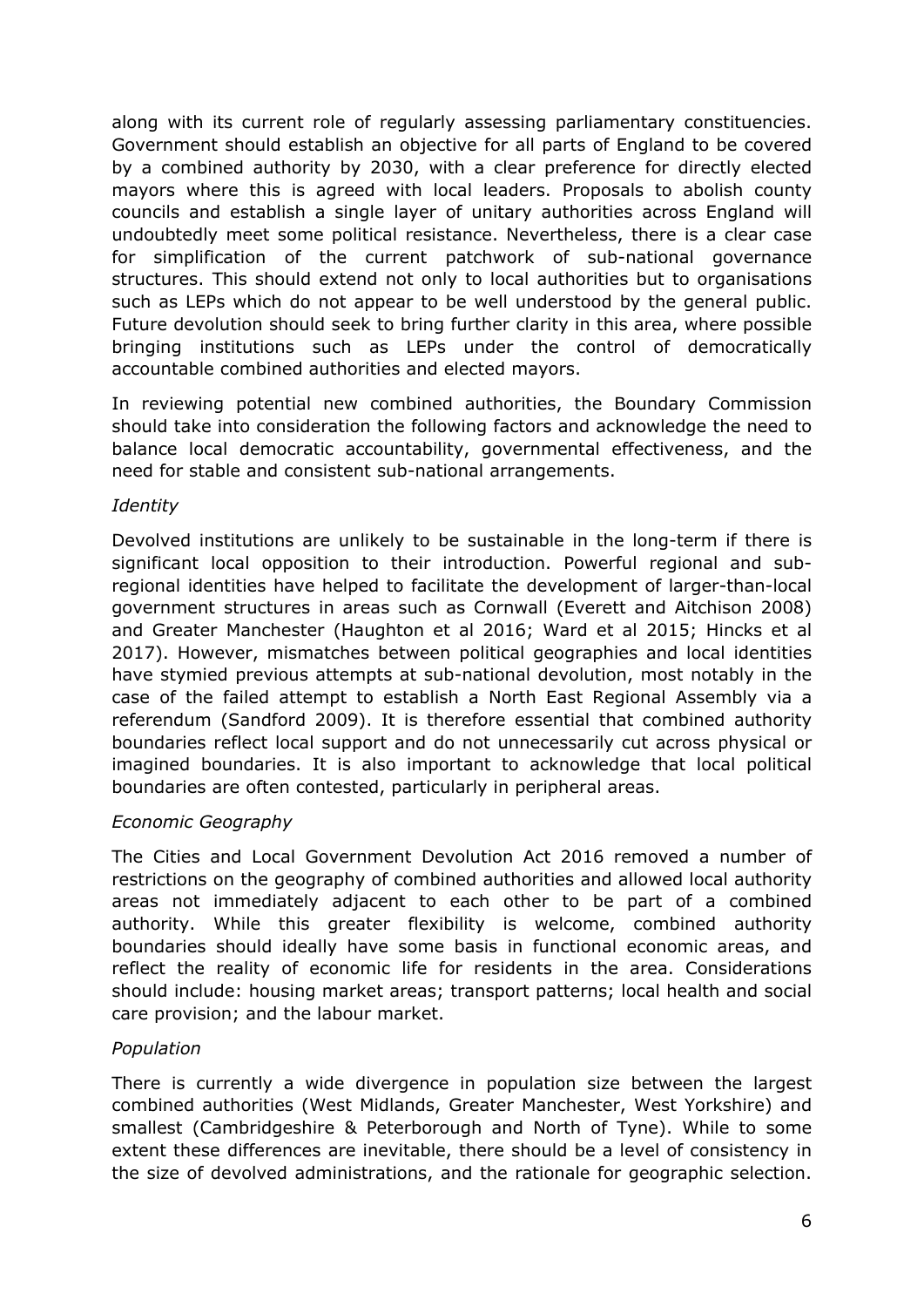An exception could be made in the case of large, sparsely populated rural areas with distinct identities, such as Cornwall.

#### *Governance*

A directly elected mayor and combined authority structure provides strong and accountable leadership on strategic issues, while protecting the integrity and existing functions of local authorities. By drawing together previously fragmented powers on transport, economic development and skills, this model has over recent years demonstrated the ability to align policy priorities and spending. The elected mayor and combined authority model also aligns with the principle that city regions are greater than the sum of their parts and can act on strategic issues that cross local authority boundaries. This will be particularly important as local areas recover from the COVID-19 pandemic.

## **Powers and funding**

Since 2010, local authorities have experienced significant cuts to their budgets as a result of reductions in government grant funding. Local authorities in Liverpool City Region lost 28% of funding, equivalent to £336 per resident – almost twice the England average of £188. The increased use of project specific, one-off funding does not represent a sustainable replacement for these significant reductions in local government budgets. It is particularly concerning that many of the recently announced funds, such as the Towns Fund and Levelling Up Fund, are designed solely for capital projects, undermining the ability of councils to coordinate programmes and spending to address local needs and priorities.

Recent years have seen extensive steps taken to deliver more flexibility for mayors and combined authority leaders to determine local priorities and deliver on their manifesto pledges. For example, Liverpool City Region Combined Authority uses its devolved policy making to align funding streams at the local level (via its Strategic Investment Fund) and prioritise spending. However, in comparison to other nations in Western Europe, sub-national government in England has little ability to raise revenue itself, and is therefore highly reliant on central government grant funding. In Germany for example all 3 levels of subnational government (local municipalities, districts, and Länder/states) have extensive tax raising powers, and over 30% of tax revenue is taken at the subnational level compared to under 5% in the UK. In Spain, local and regional taxes account for 23.6% of total tax income, in Italy the figure is 16.5% and even France, historically regarded as a highly centralised state, 13% of tax revenue is taken locally (OECD 2020). While London has more extensive income generating powers than other English cities, particularly through the operation of its public transport network, 70% of its revenue comes from central government compared to 26% in New York, 16.3% in Paris and 5.6% in Tokyo. The case for greater fiscal devolution to local and combined authorities in England is also strengthened by the recent transfer of powers over property taxes in Wales and income tax in Scotland (Bosetti and Brown 2017).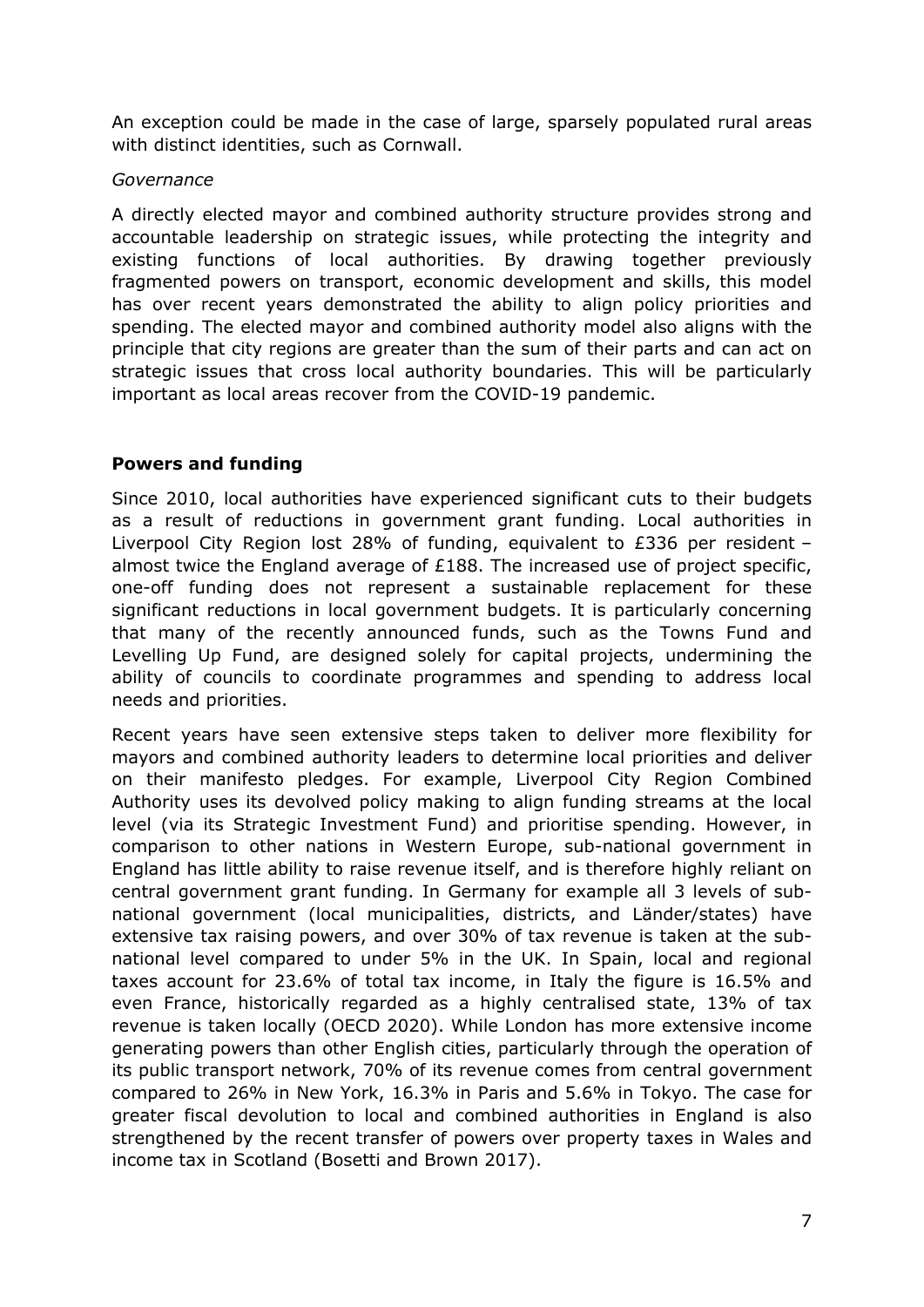In addition to this disparity between the UK and the majority of OECD countries in how tax revenue is collected and distributed, local authorities face severe financial shortfalls, even before the impact of COVID-19 is taken into account. In 2019/20, local authorities in England faced a cumulative deficit of £19.4bn (NEF 2019). While plans have been in place for a number of years to allow local authorities to keep all revenue from business rates, a wider and more flexible range of taxation powers will be needed to ensure different places can tailor their approach to fiscal decentralisation in the most locally appropriate ways.

An immediate and rapid move towards fiscal decentralisation is likely to be impractical. Institutional capacity varies significantly between combined authorities and governance structures are better established in some areas (notably Greater Manchester, while significant improvements have been made in Liverpool City Region, the West Midlands, West Yorkshire and Tees Valley) than others. However, we recommend that allowing local and combined authorities more power over taxation and spending should be an underpinning objective of sub-national devolution in England. In 2014, IPPR North recommended a time frame of two full parliaments to deliver a phased programme of decentralisation, setting out clear milestones along the path and providing five-year funding settlements for sub-national bodies to provide stability (Cox et al 2014). More recently, the UK2070 Commission recommended the establishment of an independent commission to assess how fiscal devolution should be achieved and the necessary fiscal stabilisers needed to underpin the transition to a new funding model for sub-national government (UK2070 2020).

It will be important to consider the potential for fiscal devolution to have regressive impacts that could exacerbate inequalities between different parts of England. Long-standing disparities in wealth and income mean London and the South East have a wider tax base to draw on in the event of fiscal devolution. In London, for example, 22.9% of taxpayers pay a higher or additional rate of income tax. In the North West, this figure is 10.7%. All English regions apart from London, the South East and the East of England currently have net fiscal deficits (ONS 2019). It is clear that many areas of England do not have sufficient institutional capacity to accept greater fiscal responsibility. Fiscal transfers will still then be required to smooth any transition to greater sub-national fiscal autonomy, and these stabilising measures should be an important part of a review into how fiscal devolution could be carried out. In addition, the review should consider the institutional reforms needed to deliver more sub-national tax and spend powers over the next decade. Discussions with those currently operating in local and sub-national government should form an important part of this analysis. A series of options for specific fiscal powers to be devolved have been debated over recent years, including:

- Local control over Air Passenger Duty, already devolved in Scotland and Northern Ireland
- Local sales taxes, e.g. allocation of a percentage of VAT for sub-national governments
- Local hypothecation of Vehicle Excise Duty revenue for improvements to strategic roads, public transport and walking and cycling infrastructure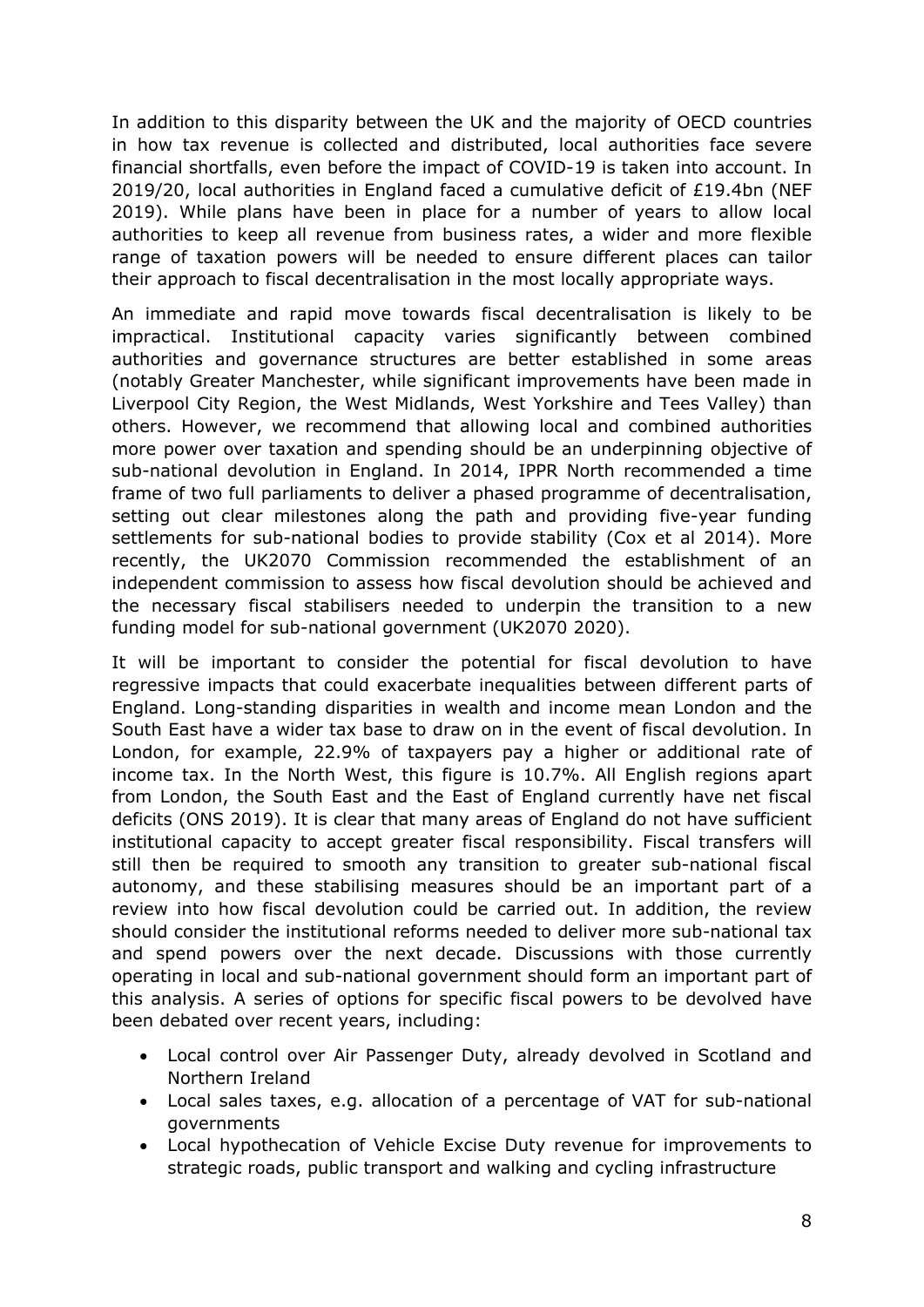- Tourism taxes, providing local government with the option to levy a charge on visitors similar to Edinburgh's proposed Transient Visitor Levy
- Charges to support action to tackle climate change: current taxes to mitigate the environmental effects of business activity such as the Climate Change Levy could be devolved
- Powers to issue municipal bonds

The area in perhaps most urgent need of reform is the property tax system. A comprehensive review of Council Tax should form an important part of any review into rolling out fiscal devolution. Council Tax levies are still based on 1991 property values and therefore have little basis in the reality of land and property values today. Options for reform include revaluation under the current system or the addition of more council tax bands. However, more comprehensive reform could come in the form of a land value tax (LVT), which has received significant political support in recent years. A range of proposed LVT models have been put forward in recent years, including by the New Economics Foundation (Arnold et al 2019), the UK2070 Commission (Falk 2019) and the IPPR Commission on Economic Justice (Murphy 2018).

The UK government plans to replace European Union structural funds with the UK Shared Prosperity Fund (UKSPF) from April 2022. EU regional funding was directed to places considered in need of economic development as part of an objective to reduce regional economic disparities both between and within member states. While funding allocations varied over time, parts of England benefitted significantly from these funds over several decades. Between 2014 and 2020, Liverpool City Region received €221m which was spent on a variety of regeneration and sustainability projects. The recent Autumn Budget included provision of £2.6bn for UKSPF over the 2020-25 period. However, at the time of writing it is unclear how this funding will be allocated, and this figure is well below the £7.7bn provided by the structural funds between 2014 and 2020. It is concerning that 20% of the UKSPF has already been allocated to fund Multiply – a scheme designed to improve numeracy levels amongst adults. It is crucial, to maintain public trust and ensure local leaders and institutions are involved in the levelling up agenda, that UKSPF funding processes are transparent and the criteria for directing funds to particular areas is clear. Metro mayors, combined authorities and other local leaders should be engaged throughout the UKSPF allocation process to ensure funded projects closely align with local needs and priorities.

Finally, government should devolve a significant share of the national Research & Development budget to local and sub-national institutions. The UK government has set a target of 2.4% of GDP to be spent on R&D by 2027. Spending on R&D has significant implications for local economies, so it is therefore essential that accountable local leaders are involved in determining where research funding is invested. Nesta recommends giving control over 25% of UK R&D funding to the devolved nations, regions and localities to bridge the research funding gap between the 'Golden Triangle' of London, Oxford and Cambridge and the rest of the country (Falconer 2019). In return for more powers over R&D spending, local and sub-national institutions should enhance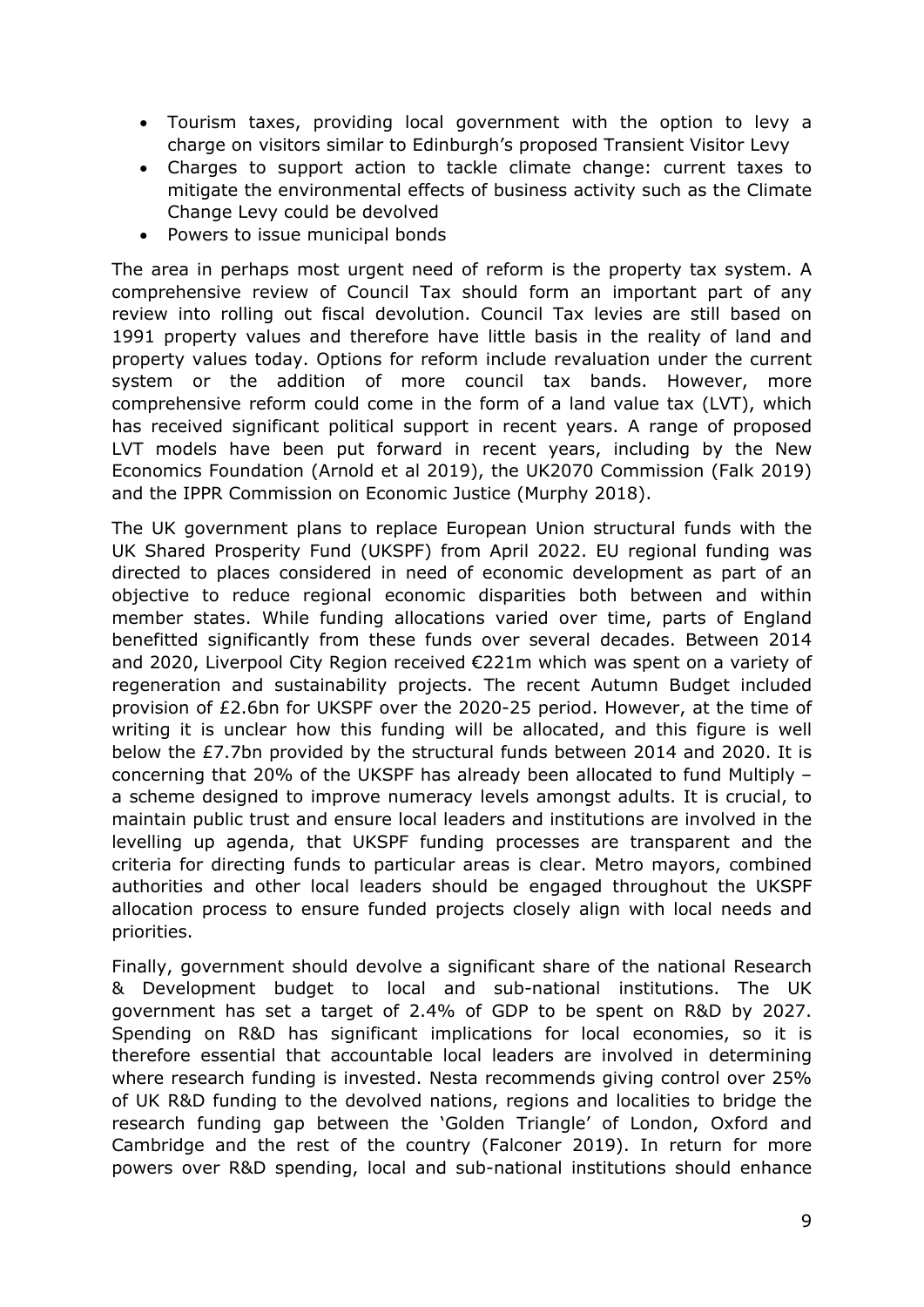partnerships with higher and further education, and the private sector, with a particular focus on 'mission-orientated' research directed towards tackling key societal challenges such as climate change, industrial strategy, automation, skills, improving care for older people, building homes for the future and, in light of the COVID-19 crisis, planning for future pandemics.

#### **Improving intergovernmental relations**

The COVID-19 crisis and its widely differing effects on different parts of England have highlighted the need for improved co-ordination between central and local government. Discussions regarding the movement of areas between 'Tiers' in autumn 2020 were hugely time-consuming, resource intensive and in some cases politically charged. The implementation of a relatively modest set of intergovernmental structures would help to improve relations. In England, subnational government is tasked with managing and delivering a range of centrally designed and funded programmes, yet relatively little attention is paid to the mechanisms that facilitate efficient relations between different levels of government.

Intergovernmental relations are fundamental to multi-level systems of government and already play an important role in the UK in the case of interactions between the UK government and the devolved administrations of Scotland, Wales and Northern Ireland. Work by the Bennett Institute of Public Policy and the Centre on Constitutional Change has highlighted the need to improve not only intergovernmental relations between the nations of the UK, but more broadly to recognise the reality that the UK is now a multi-level political system (McEwen et al 2018). In some nations, particularly federal or highly decentralised states such as Belgium, Italy and Spain, formal structures for intergovernmental relations are articulated explicitly in the constitution (McEwen et al 2020). While we recognise that such formally embedded arrangements may not be appropriate for England, more flexible arrangements can be utilised to improve intergovernmental relations.

Intergovernmental forums are a common institutional fix for coordinating relations between national and sub-national governments in many nations. In parliamentary systems, a form of 'executive federalism' is common, whereby interaction between central and sub-national government can involve a range of councils and committees, along with regular discussions between officials (Phillimore 2013). Until its very recent abolition during the COVID-19 crisis this year, Australia's Council of Australian Government (COAG) was one of the most prominent examples of formal intergovernmental interaction. COAG consisted of the prime minister, leaders of the six Australian states, chief ministers of the Australian territories, and the head of the national association of local governments.

An equivalent English intergovernmental forum could include: the prime minister or a senior government minister; the mayors/leaders of the combined authorities; the chief executive and chair of the strategic transport bodies (e.g. Transport for the North); and the chair of the Local Government Association. The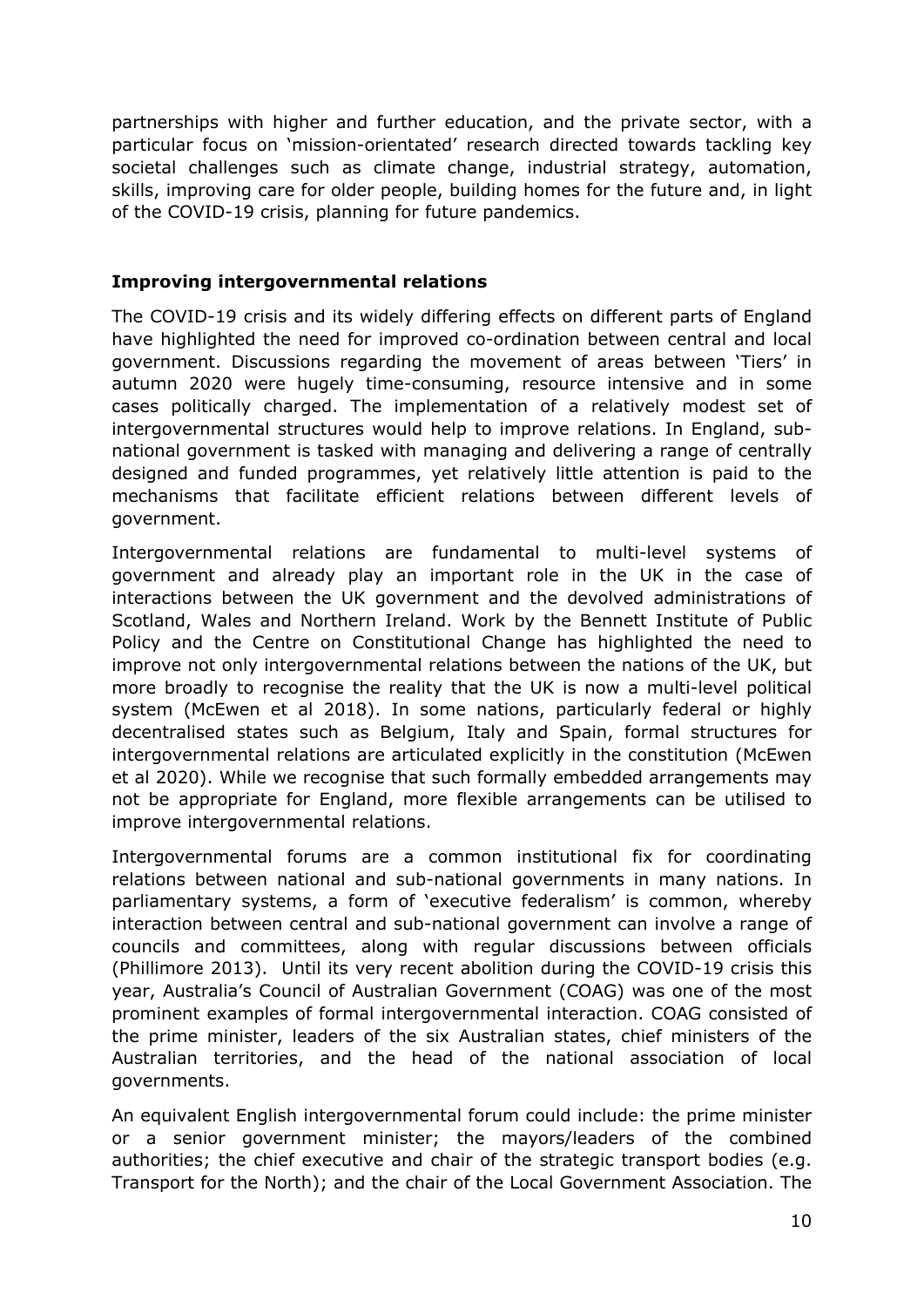forum could meet quarterly or every six months, with the objective of identifying and debating strategic issues related to devolution and local government. In addition, more formal and regular structures should be developed to facilitate relations between ministers and local leaders on specific policy areas where local government has responsibility for delivery, such as transport, public health, education, housing and social care.

## References

Arnold, S., Krebel, L. and Stirling, A. (2019) *Funding local government with a land value tax*. 13 November. New Economics Foundation. Available at: [https://neweconomics.org/2019/11/funding-local-government-with-a-land](https://neweconomics.org/2019/11/funding-local-government-with-a-land-value-tax)[value-tax](https://neweconomics.org/2019/11/funding-local-government-with-a-land-value-tax)

Berry, C. and Hay, C. (2016) 'The Great British 'Rebalancing Act': The construction and cmplementation of an economic imperative for exceptional times'. *The British Journal of Politics and International Relations*. 18 (1), 3-25.

Bosetti, N. and Brown, R. (2017) *Open City: London after Brexit*. London, Centre for London. Available at: [https://www.centreforlondon.org/reader/open-city](https://www.centreforlondon.org/reader/open-city-london-after-brexit/fiscal-devolution-and-reform-to-strengthen-london/#council-tax-reform)[london-after-brexit/fiscal-devolution-and-reform-to-strengthen-london/#council](https://www.centreforlondon.org/reader/open-city-london-after-brexit/fiscal-devolution-and-reform-to-strengthen-london/#council-tax-reform)[tax-reform](https://www.centreforlondon.org/reader/open-city-london-after-brexit/fiscal-devolution-and-reform-to-strengthen-london/#council-tax-reform)

Cox, E., Henderson, G. and Raikes, L. (2014) *Decentralisation Decade*. Manchester, IPPR North. Available at: [https://www.ippr.org/files/publications/pdf/decentralisation](https://www.ippr.org/files/publications/pdf/decentralisation-decade_Sep2014.pdf)[decade\\_Sep2014.pdf](https://www.ippr.org/files/publications/pdf/decentralisation-decade_Sep2014.pdf)

Everett, S. and Aitchison, C. (2008) 'The role of food tourism in sustaining regional identity: a case study of Cornwall, South West England'. *Journal of Sustainable Tourism*. 16 (2), 150-167.

Falconer, G. (2019) *Fuelling the future of UK innovation*. London, Nesta. Available at: <https://www.nesta.org.uk/blog/fuelling-future-uk-innovation/>

Falk, N. 'Sharing the uplift in land values: a fairer system for funding and delivering housing growth'. *Town & Country Planning Tomorrow Series*. Paper 20. Available at: [http://uk2070.org.uk/wp](http://uk2070.org.uk/wp-content/uploads/2019/09/LandValues.pdf)[content/uploads/2019/09/LandValues.pdf](http://uk2070.org.uk/wp-content/uploads/2019/09/LandValues.pdf)

Froud, J., Johal, S., Law, J., Leaver, A. and Williams, K. (2011) 'Rebalancing the economy (or buyer's remorse)'. *CRESC Working Paper Series.* Working Paper No.87. Available at:

<http://hummedia.manchester.ac.uk/institutes/cresc/workingpapers/wp87.pdf>

Haughton, G., Deas, I., Hincks, S. and Ward, K. (2016) 'Mythic Manchester: Devo Manc, the Northern Powerhouse and rebalancing the English economy'. *Cambridge Journal of Regions, Economy and Society*. 9 (2), 355-370.

Heseltine, M. (2019) *Empowering English Cities*. Available at: [https://englishcitiesmichaelheseltine.premediastudio.com/MichaelHeseltine/pubD](https://englishcitiesmichaelheseltine.premediastudio.com/MichaelHeseltine/pubData/source/Empowering_English_Cities__Lord_Heseltine.pdf) [ata/source/Empowering\\_English\\_Cities\\_\\_Lord\\_Heseltine.pdf](https://englishcitiesmichaelheseltine.premediastudio.com/MichaelHeseltine/pubData/source/Empowering_English_Cities__Lord_Heseltine.pdf)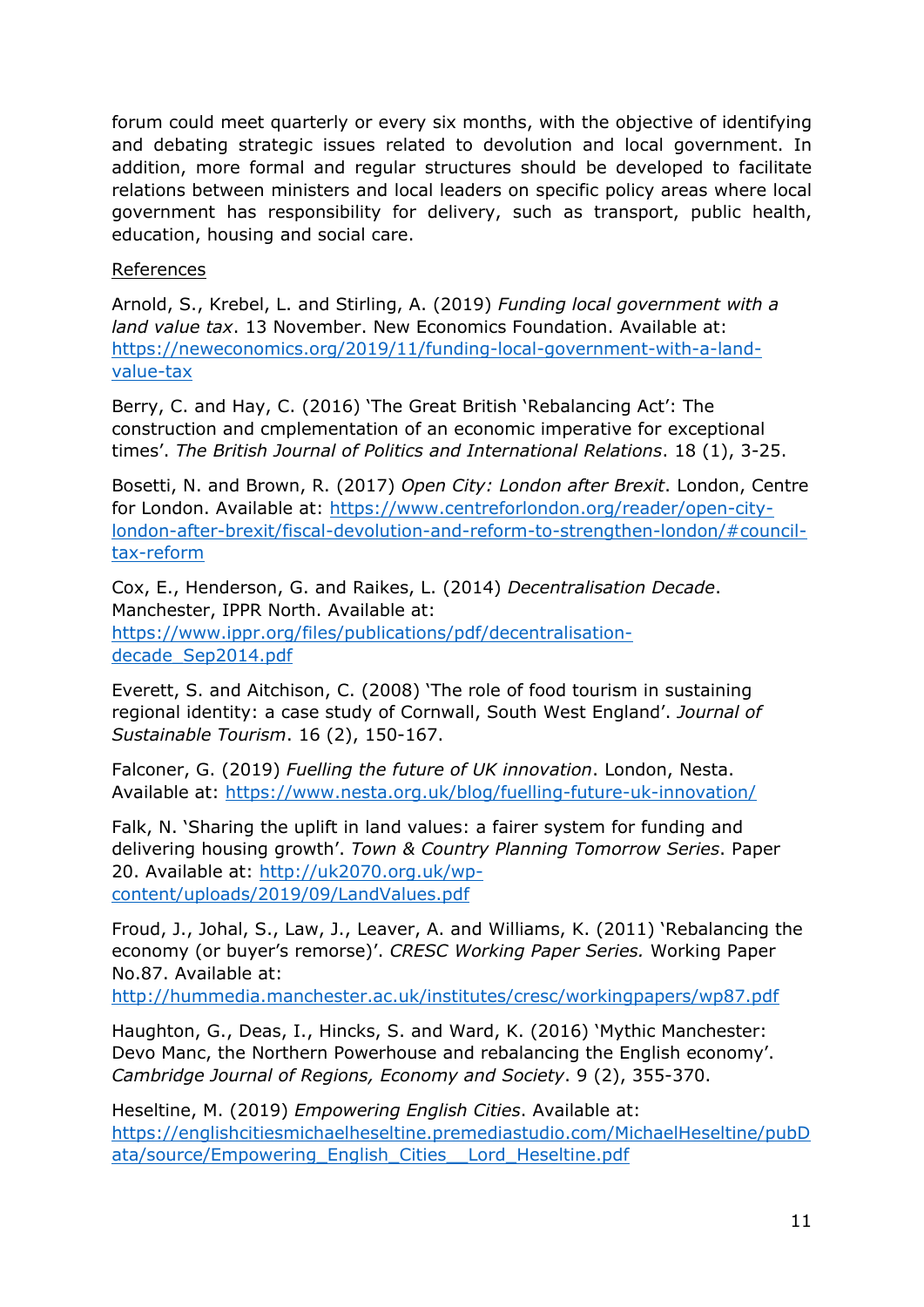Hincks, S., Deas, I. and Haughton, G. (2017) 'Real geographies, real economies and soft spatial imaginaries: creating a 'more than Manchester' region. *International Journal of Urban and Regional Research.* 41 (4), 642-657

McEwen, N., Kenny, M., Sheldon, J. and Brown Swan, C. (2018) *Reforming Intergovernmental Relations in the United Kingdom*. Bennett Institute of Public Policy and the Centre on Constitutional Change. Available at: [https://www.centreonconstitutionalchange.ac.uk/sites/default/files/migrated/pap](https://www.centreonconstitutionalchange.ac.uk/sites/default/files/migrated/papers/Reforming%20Intergovernmental%20Relations%20in%20the%20United%20Kingdom_nov18.pdf) [ers/Reforming%20Intergovernmental%20Relations%20in%20the%20United%2](https://www.centreonconstitutionalchange.ac.uk/sites/default/files/migrated/papers/Reforming%20Intergovernmental%20Relations%20in%20the%20United%20Kingdom_nov18.pdf) [0Kingdom\\_nov18.pdf](https://www.centreonconstitutionalchange.ac.uk/sites/default/files/migrated/papers/Reforming%20Intergovernmental%20Relations%20in%20the%20United%20Kingdom_nov18.pdf)

McEwen, N., Kenny, M., Sheldon, J. and Brown Swan, C. (2020) 'Intergovernmental relations in the UK: time for a radical overhaul'. *The Political Quarterly*. 91 (3), 632-640.

Murphy, L. (2018) *The Invisible Land: the hidden force driving the UK's unequal economy and broken housing market*. IPPR Commission on Economic Justice. Available at: <https://www.ippr.org/files/2018-08/cej-land-tax-august18.pdf>

New Economics Foundation (2019) 'Updating the local authority finding gap: local government austerity 2009/10-2024/25'. Sarah Arnold, 23 October. Available at: [https://neweconomics.org/2019/10/updating-the-local-authority](https://neweconomics.org/2019/10/updating-the-local-authority-funding-gap)[funding-gap](https://neweconomics.org/2019/10/updating-the-local-authority-funding-gap)

OECD (2020) *OECD Fiscal Decentralisation Database*. Available at: [https://www.oecd.org/ctp/federalism/fiscal-decentralisation](https://www.oecd.org/ctp/federalism/fiscal-decentralisation-database.htm#A_Title)[database.htm#A\\_Title](https://www.oecd.org/ctp/federalism/fiscal-decentralisation-database.htm#A_Title)

Office for National Statistics (2019) *Country and regional public sector finances: financial year ending 2019.* 20 December. Available at: [https://www.ons.gov.uk/economy/governmentpublicsectorandtaxes/publicsector](https://www.ons.gov.uk/economy/governmentpublicsectorandtaxes/publicsectorfinance/articles/countryandregionalpublicsectorfinances/financialyearending2019) [finance/articles/countryandregionalpublicsectorfinances/financialyearending2019](https://www.ons.gov.uk/economy/governmentpublicsectorandtaxes/publicsectorfinance/articles/countryandregionalpublicsectorfinances/financialyearending2019)

Parkinson, M., Evans, R., Meegan, R., Karecha, J. (2019) *The state of Liverpool: making the most of devolution*. Heseltine Institute for Public Policy, Practice and Place, University of Liverpool. Available at:

[https://www.ljmu.ac.uk/~/media/files/ljmu/about](https://www.ljmu.ac.uk/~/media/files/ljmu/about-us/news/stateofcity2016finallr.pdf?la=en)[us/news/stateofcity2016finallr.pdf?la=en](https://www.ljmu.ac.uk/~/media/files/ljmu/about-us/news/stateofcity2016finallr.pdf?la=en)

Phillimore, J. (2013) 'Understanding intergovernmental relations: key features and trends'

Sandford, M. (2009) *The Northern Veto*. Manchester, Manchester University Press.

Sandford, M. (2017) 'Signing up to devolution: the prevalence of contract over governance in English devolution policy'. *Regional and Federal Studies*. 27 (1), 63-82.

Sandford, M. (2020) *Devolution to local government in England*. House of Commons Briefing Paper Number 07029. Available at: <https://commonslibrary.parliament.uk/research-briefings/sn07029/>